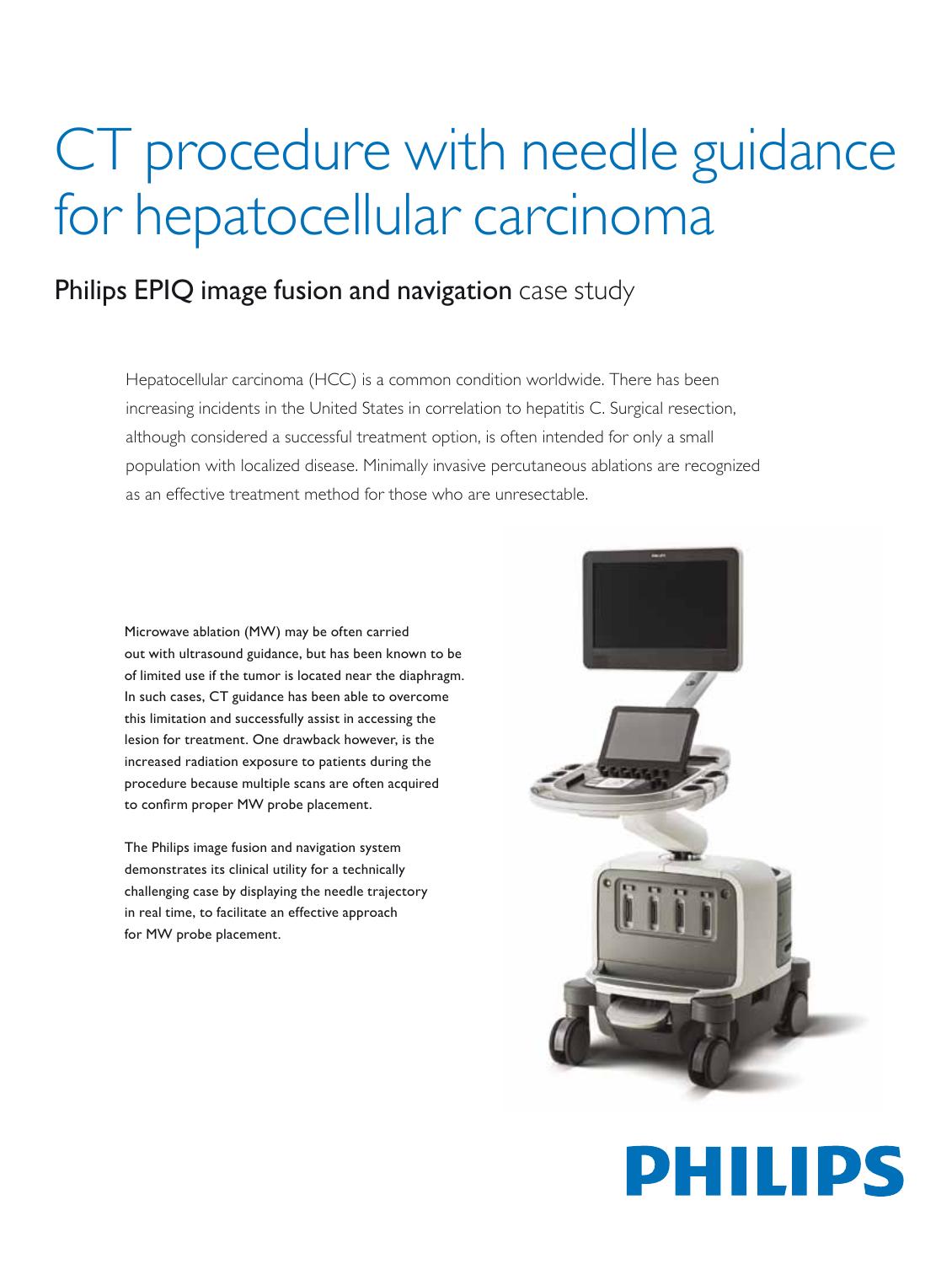## One complex case – simplified

**Patient history**

A 57-year-old male with a history of hepatitis C, presented with a 2.1 cm lesion in Segment 7 adjacent to the hepatic dome.



**2.1 cm lesion in Segment 7 adjacent to the hepatic dome**

This progressive mass demonstrated well on contrast enhanced MRI, in the arterial and portal venous washout phase, consistent with hepatocellular carcinoma.

This patient was not eligible for surgical resection, therefore, the plan of care was combined chemoembolization and percutaneous microwave ablation.

**Total bilirubin: 1.0 INR: 1.3 Platelets: 23 AFP: 2,100**

Lesion location in combination with an anatomical variant imposed a great technical challenge to this procedure.

A severely atrophic Segment 4 provided a great challenge due to the presence of small bowel occupying the space laterally. This lesion was further enclosed posteriorly with lung and major vessels.





**Pre-procedure planning CT**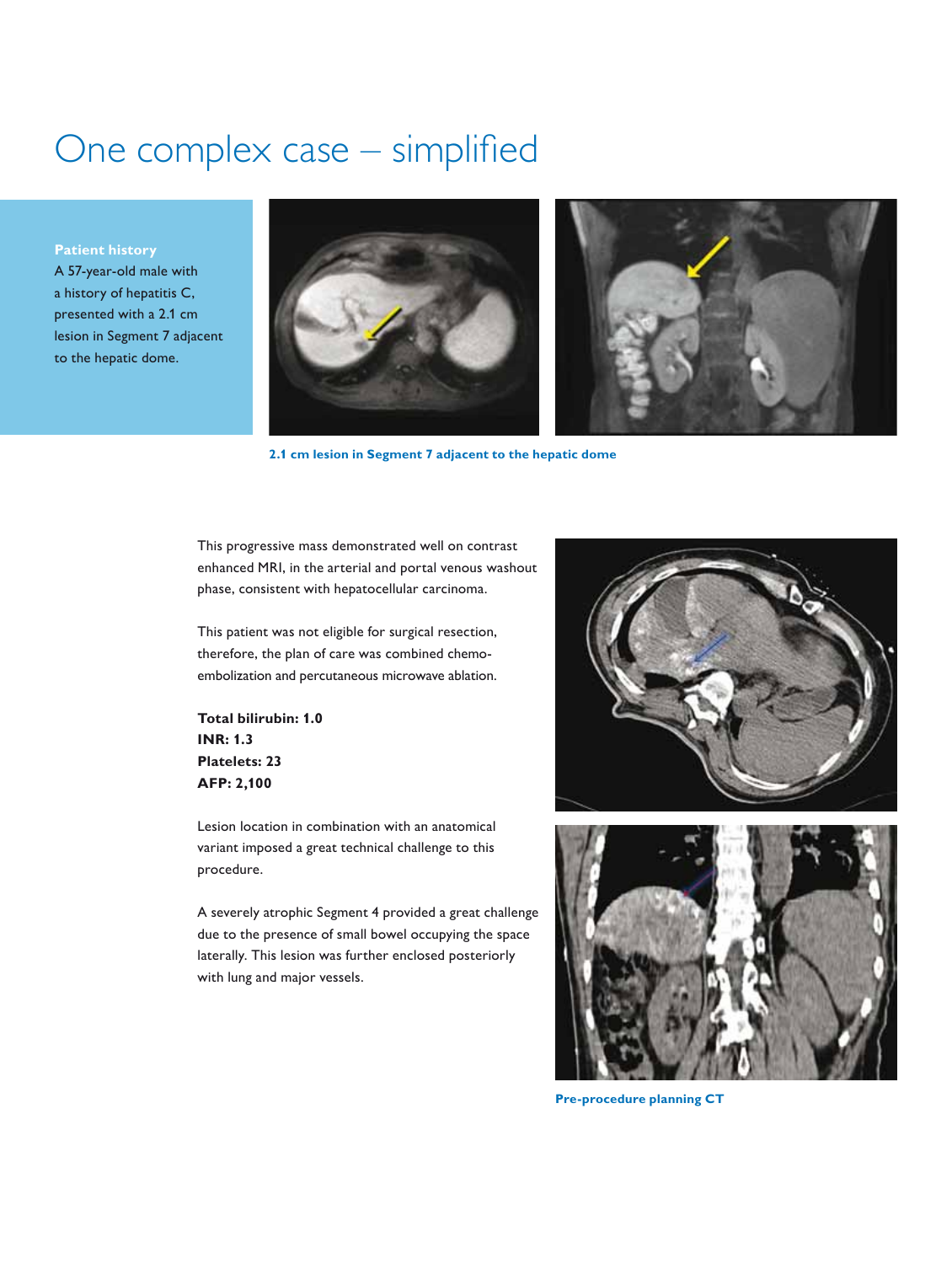

**Spatial mapping to correlate image space to patient space**

In addition, this patient expressed great concern about damage to surrounding tissue. With all of these factors in mind, very strong emphasis was made on precise needle placement to obviate any complications such as bleeding, pneumothorax, etc.), as well as to achieve a complete response to treatment.

A pre-procedure non-enhanced CT scan was acquired axially, with the patient positioned supine. The Philips patient trackers were placed on the skin surface, near the area of interest to be used as registration fiducials.

The target location was predefined on the axial series.

In addition, an entry point was pre-defined to ensure the projected needle path would avoid critical areas including lung and bowel.

This planned trajectory will later assist in placing the microwave probe (17 G/20 cm) in a target at a very sensitive location.

The Philips automatic registration feature is used to promptly align the patient's physical space to the patient's image space, using the position sensors embedded in the registration fiducials. Registration accuracy is optimized by suspending respiration to keep consistent with the respiratory state during scan acquisition.

The characteristic benefit of real-time imaging with ultrasound in this case is shadowed by a limited scanning window. Neighboring lung and bowel necessitates greater dependence on CT.



**Target defined in planning**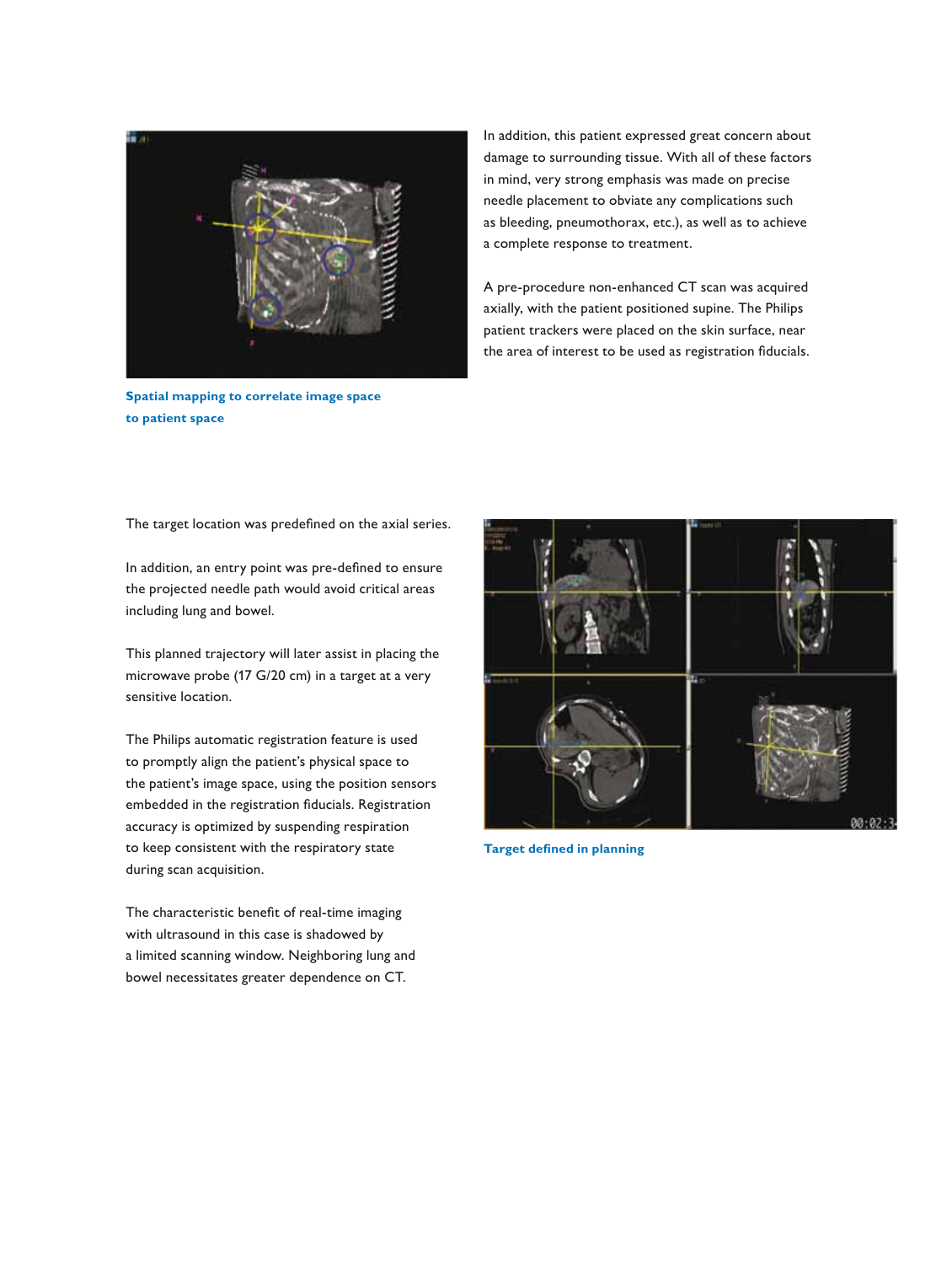For lesion access, the Philips adaptive needle tracker is used for needle tracking. This device includes an embedded sensor coil, and is affixed to the microwave probe along the shaft approximately 14 cm from the tip. Once the tip offset is entered into the software, Philips image fusion and navigation technology extrapolates the location of the needle tip to display it in real time. The location of the needle tip is represented as a yellow cross-hair.



**Philips adaptive needle tracker**



The oblique views are made available during the navigation phase to ensure vital structures are avoided. The trajectory 0/90 views reformat the pre-procedural CT along the axis of the needle to provide visualization of the projected needle path.

Philips image fusion and navigation also displays the targeting view for assistance in adhering to the planned trajectory. Consider the target view as looking at the target through the barrel of the needle. The tip of the needle is aimed to superimpose on the target.

The MW probe is positioned posterolaterally, and aligned to intersect the lesion, and ultimately accessed in a single pass despite the narrow window of access. The physician relied heavily on the targeting view and advanced the needle incrementally. Needle placement was done in apnea with patient under general anesthesia, again to optimize registration accuracy.



The target point – blue crosshair



**Targeting view**